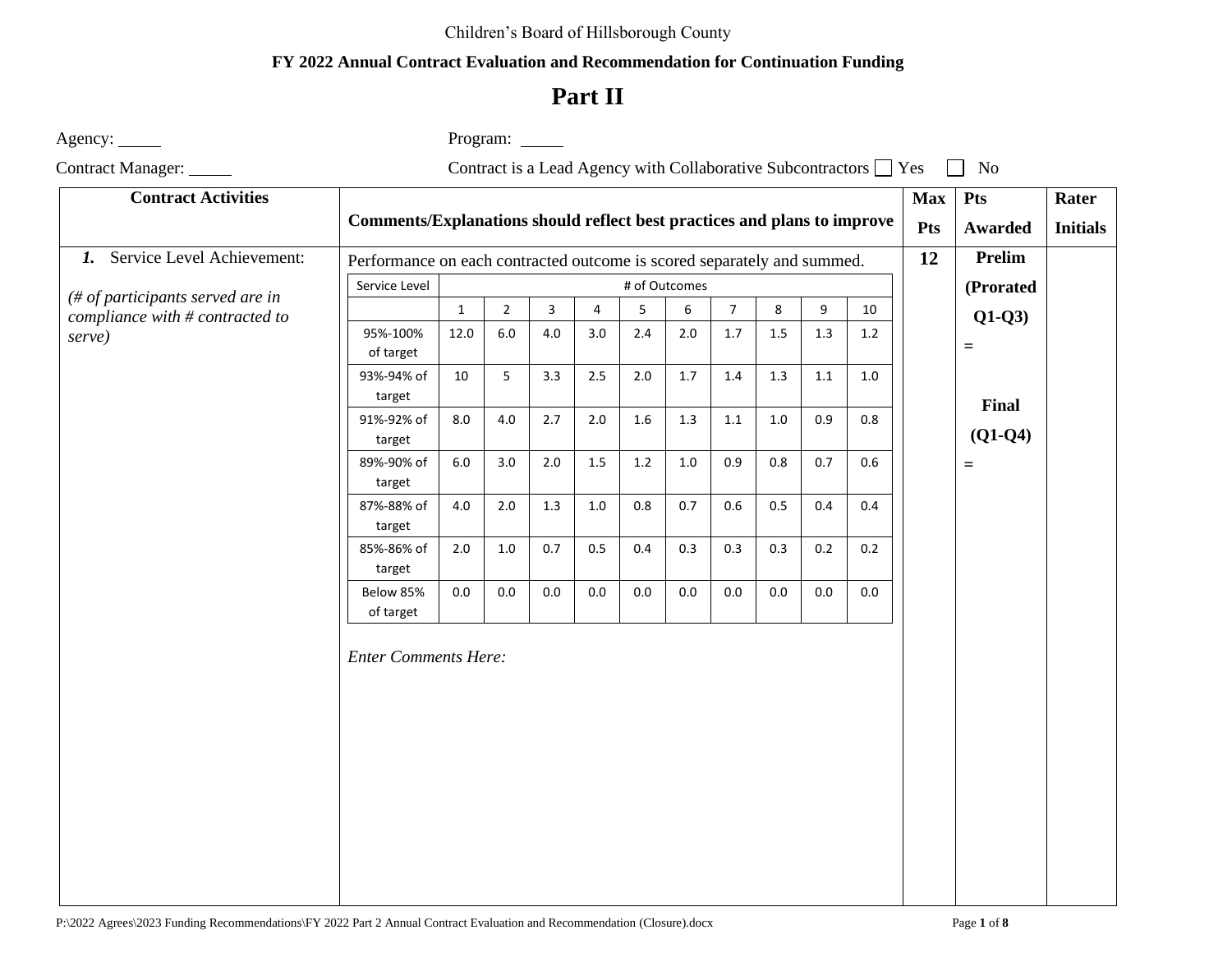# **Part II**

| <b>Contract Activities</b>                    |                                                                          |              |                |      |                |      |         |                |      |      |      | <b>Max</b> | Pts               | Rater           |
|-----------------------------------------------|--------------------------------------------------------------------------|--------------|----------------|------|----------------|------|---------|----------------|------|------|------|------------|-------------------|-----------------|
|                                               | Comments/Explanations should reflect best practices and plans to improve |              |                |      |                |      |         |                |      |      |      | Pts        | <b>Awarded</b>    | <b>Initials</b> |
| 2. Outcomes or Contract                       |                                                                          |              |                |      |                |      |         |                |      |      |      | 26         | Final             |                 |
| Deliverables:                                 | Performance on each contracted outcome is scored separately and summed.  |              |                |      |                |      |         |                |      |      |      |            | $(Q1-Q4)$         |                 |
|                                               | Service Level<br># of Outcomes                                           |              |                |      |                |      |         |                |      |      |      |            |                   |                 |
| (% of contracted outcome results<br>achieved) |                                                                          | $\mathbf{1}$ | $\overline{2}$ | 3    | $\overline{4}$ | 5    | 6       | $\overline{7}$ | 8    | 9    | 10   |            | $\qquad \qquad =$ |                 |
|                                               | 95%-100%                                                                 | 26           | 13             | 8.67 | 6.5            | 5.2  | 4.33    | 3.71           | 3.25 | 2.89 | 2.6  |            |                   |                 |
| Number of outcomes used to score:             | of target                                                                |              |                |      |                |      |         |                |      |      |      |            |                   |                 |
|                                               | 93%-94% of                                                               | 23.4         | 11.7           | 7.8  | 5.85           | 4.68 | 3.9     | 3.34           | 2.93 | 2.6  | 2.34 |            |                   |                 |
|                                               | target                                                                   |              |                |      |                |      |         |                |      |      |      |            |                   |                 |
|                                               | 92% of                                                                   | 20.8         | 10.4           | 6.93 | $5.2$          | 4.16 | 3.47    | 2.97           | 2.6  | 2.31 | 2.08 |            |                   |                 |
| Check here if baseline data                   | target                                                                   |              |                |      |                |      |         |                |      |      |      |            |                   |                 |
|                                               | 91% of<br>target                                                         | 18.2         | 9.1            | 6.07 | 4.55           | 4.55 | 3.03    | 2.6            | 2.28 | 2.02 | 1.82 |            |                   |                 |
|                                               | 90% of                                                                   | 15.6         | 7.8            | 5.2  | 3.9            | 3.12 | 2.6     | 2.23           | 1.95 | 1.73 | 1.56 |            |                   |                 |
|                                               | target                                                                   |              |                |      |                |      |         |                |      |      |      |            |                   |                 |
|                                               | 89% of                                                                   | 13           | 6.5            | 4.33 | 3.25           | 2.6  | 2.17    | 1.86           | 1.63 | 1.44 | 1.3  |            |                   |                 |
|                                               | target                                                                   |              |                |      |                |      |         |                |      |      |      |            |                   |                 |
|                                               | 88% of                                                                   | 10.4         | $5.2$          | 3.47 | 2.6            | 2.08 | 1.73    | 1.49           | 1.3  | 1.16 | 1.04 |            |                   |                 |
|                                               | target                                                                   |              |                |      |                |      |         |                |      |      |      |            |                   |                 |
|                                               | 87% of                                                                   | 7.8          | 3.9            | 2.6  | 1.95           | 1.56 | 1.3     | 1.11           | 0.98 | 0.87 | 0.78 |            |                   |                 |
|                                               | target                                                                   |              |                |      |                |      |         |                |      |      |      |            |                   |                 |
|                                               | 86% of                                                                   | $5.2$        | 2.6            | 1.73 | 1.3            | 1.04 | 0.87    | 0.74           | 0.65 | 0.58 | 0.52 |            |                   |                 |
|                                               | target                                                                   |              |                |      |                |      |         |                |      |      |      |            |                   |                 |
|                                               | 85% of                                                                   | 2.6          | 1.3            | 0.87 | 0.65           | 0.52 | 0.43    | 0.37           | 0.33 | 0.29 | 0.26 |            |                   |                 |
|                                               | target<br>Below 85%                                                      |              |                |      |                |      |         |                |      |      |      |            |                   |                 |
|                                               | of target                                                                | 0.0          | 0.0            | 0.0  | 0.0            | 0.0  | $0.0\,$ | 0.0            | 0.0  | 0.0  | 0.0  |            |                   |                 |
|                                               |                                                                          |              |                |      |                |      |         |                |      |      |      |            |                   |                 |
|                                               |                                                                          |              |                |      |                |      |         |                |      |      |      |            |                   |                 |
| <b>Enter Comments Here:</b>                   |                                                                          |              |                |      |                |      |         |                |      |      |      |            |                   |                 |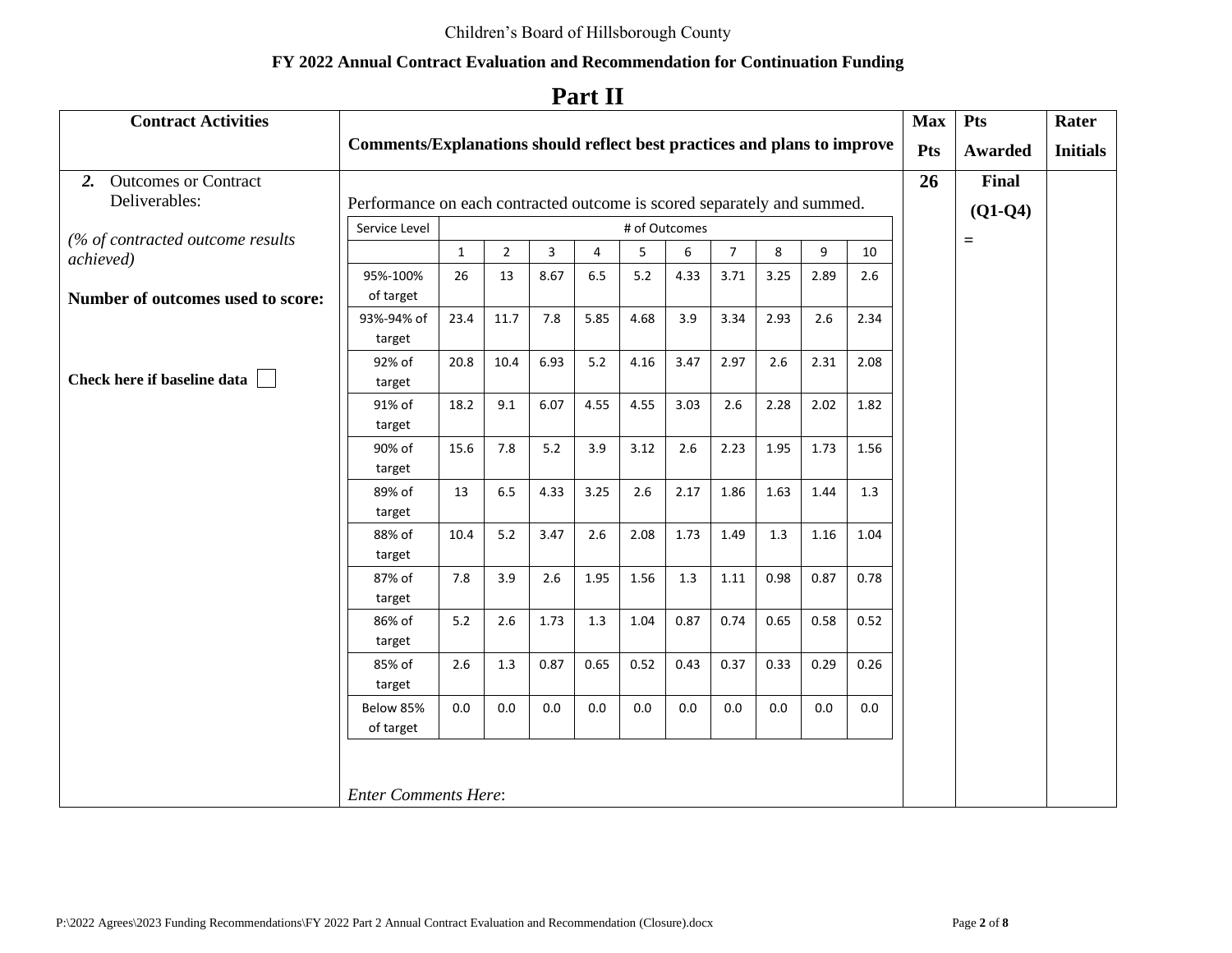#### **Contract Activities Comments/Explanations should reflect best practices and plans to improve Max Pts Pts Awarded Rater Initials** *3.* Data Integrity Check Check here if data was corrected Date: **Check One:** (Accuracy of Sample = # Correct Data Elements/Total # Data Elements) 95% - 100% accuracy (12 points) 90% -94% accuracy (8 points) Less than 90% accuracy (0 points) **Score 1 point for each:** Administration of all measures follows measurement tool protocol/guidelines or program evaluation procedures (1 point) Completed measures contain all necessary information for participant identification (1 point) **Completed measures contain all necessary information including** documentation for accurate scoring (1 point) *Enter Comments Here*: **15** *4.* Fiscal Reporting and Reimbursements (through Q3): *(Deduct from total points allowable the % of those reimbursement forms and budget to actual reports received without accurate information and budget to actual reports not received on time by total number of reports received).* Reimbursement requests contain accurate information. (0, 1, 2 or 3 points) Budget to actual reports were received by the deadline. (0 or 1 point) Budget to actual reports contain accurate information. (0 or 1 point) **N/A** Next FY budget was submitted for contract by deadline. (0, 1 or 2 points) **N/A** Next FY budget submitted in accordance with instructions and without major revisions. (0, 1 or 2 points) *Enter Comments Here*: **N/A – Contract ended 9/30/2022 5** *5.* Compliance with General Terms and Conditions (activities through July  $31<sup>st</sup>$ ): Evidence of a sustainability or strategic action plan Next FY that outlines organizational goals which includes funding diversification monitoring guidelines. (1 point) CBHC prior approval for spending outside of the budget. (0, 1, or 2 points) CBHC obtained contract notifications or pre-approved contract changes. (0, 1, or 2 points) Most current agency audit submitted on time (1 point). *Enter Comments Here*: **6**

## **Part II**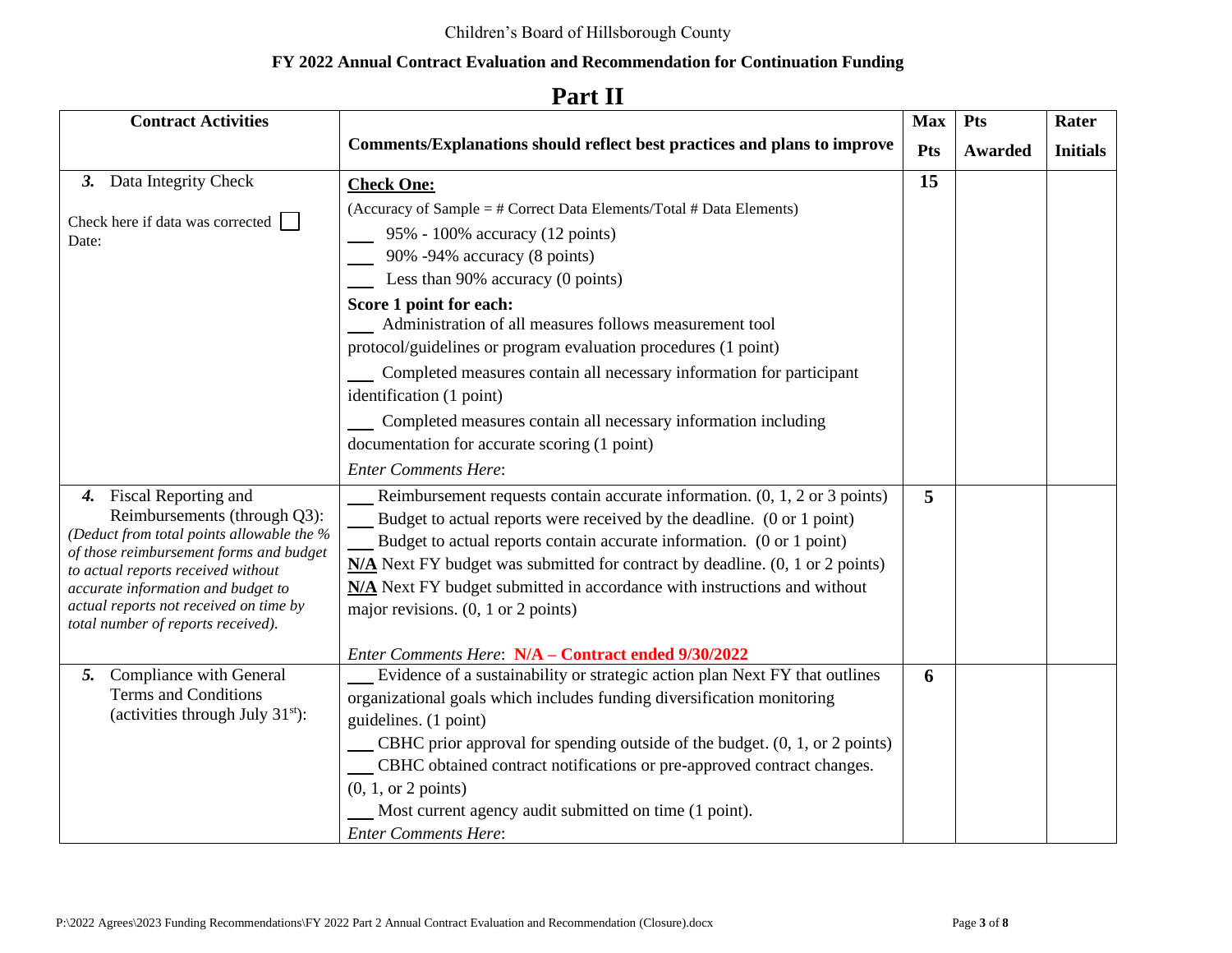|    | <b>Contract Activities</b>                                                           |                                                                                                                                                                           | <b>Max</b> | <b>Pts</b> | Rater           |
|----|--------------------------------------------------------------------------------------|---------------------------------------------------------------------------------------------------------------------------------------------------------------------------|------------|------------|-----------------|
|    |                                                                                      | <b>Comments/Explanations should reflect best practices and plans to improve</b>                                                                                           | Pts        | Awarded    | <b>Initials</b> |
| 6. | The provider submits<br>reimbursement requests on a<br>monthly basis and in a timely | The provider is consistently more than one month behind in submitting<br>reimbursement requests. (0 points)<br>or                                                         |            |            |                 |
|    | fashion. (activities through July<br>$31^{st}$ :**                                   | The provider consistently submits a reimbursement request for a given<br>month by the last day of the following month. (1 point)                                          |            |            |                 |
|    |                                                                                      | -or<br>The provider consistently submits a reimbursement request for a given<br>month by the $15th$ day of the following month. (2 points)<br><b>Enter Comments Here:</b> |            |            |                 |

# **Part II**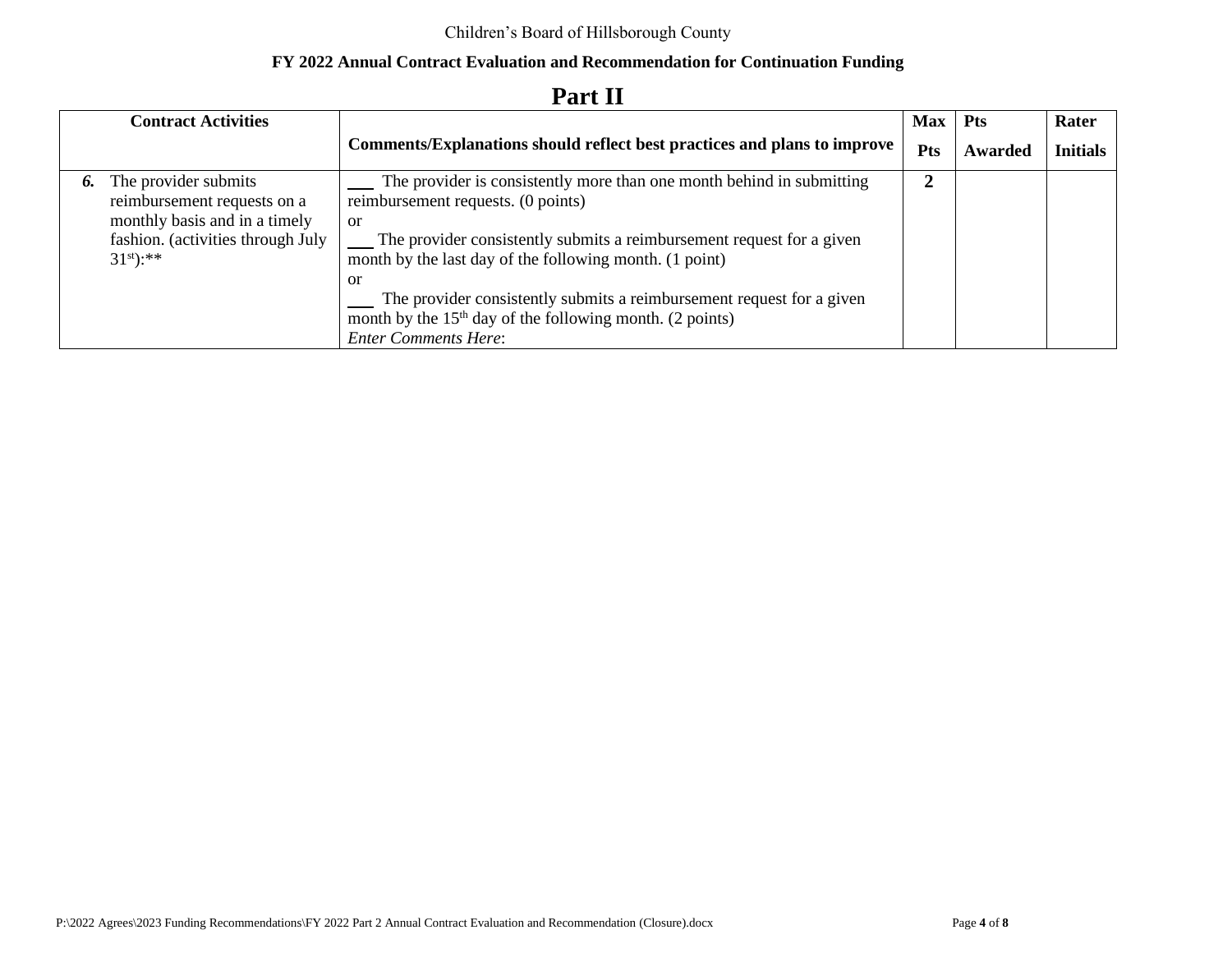# **Part II**

| <b>Score Summary</b>              | <b>Additional Comments</b>                                           | $Max$ Pts  |         | Rater           |
|-----------------------------------|----------------------------------------------------------------------|------------|---------|-----------------|
|                                   |                                                                      | <b>Pts</b> | Awarded | <b>Initials</b> |
| <b>Preliminary Points Part II</b> | Special Note: Omit Section 2 when scoring.                           | 40         |         |                 |
|                                   | Enter Additional Comments Here: Contract ended 9/30/2022.            |            |         |                 |
| <b>Total Score from Part I</b>    | <b>Part I Score</b>                                                  | 30         |         |                 |
| <b>Total Preliminary Score</b>    | Part $I$ + Preliminary Part II Scores based on maximum score of 70   | 70         |         |                 |
| <b>Final Points Part II</b>       | <b>Enter Additional Comments Here: Scores based on Max Pts of 66</b> | 66         |         |                 |
| <b>Total Final Score</b>          | $Part I + Part II$ Scores based on maximum score of 96               | 96         |         |                 |

*\*\* FY2022 Annual Contract Evaluation and Recommendation tool has been modified from previous years:*

*Scoring for Section 6 is on consistency and timeliness of reimbursement requests (previously funding diversification). No change in total points in this section.*

### *Preliminary Recommendation (points adjusted to reflect maximum score of 70 points)*

- Continue funding effective October 1 *(Total score result is 60 points or higher)*
- Continue funding effective October 1 with a contract modification (s) as necessary *(Total score is between 50 and 59 points)*
- Continue funding effective October 1 with a documented Provider Improvement Plan (*Total score is less than 49 points)*

### *Final Recommendation (points adjusted to reflect maximum score of 96 points)*

- Continue funding effective October 1 *(Total score result is 81 points or higher)*
- Continue funding effective October 1 with a contract modification (s) as necessary *(Total score is between 66 and 80 points)*
- Continue funding effective October 1 with a documented Provider Improvement Plan (*Total score is less than 66 points)*
- Other Determination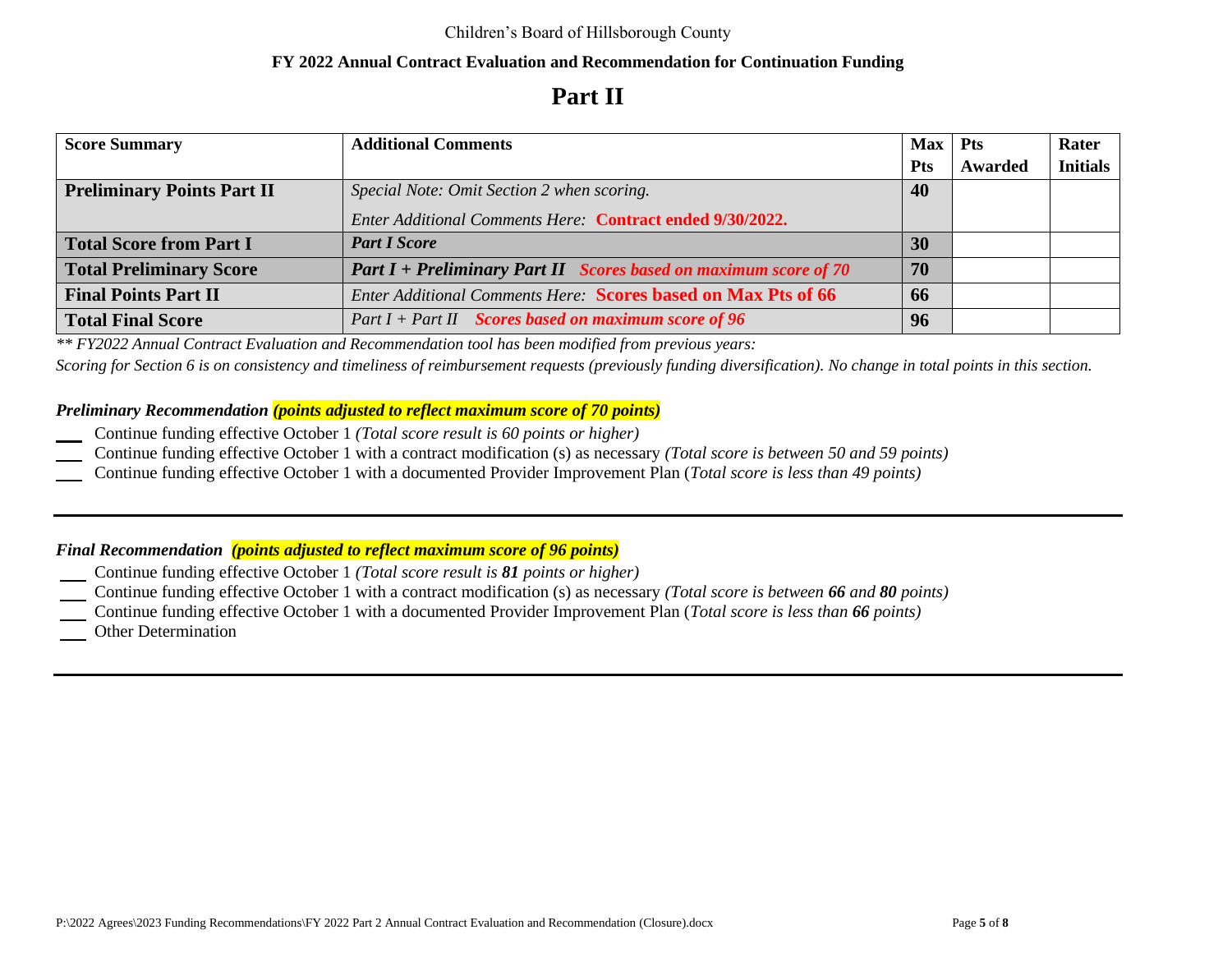# **Part II**

|    | <b>NOT SCORED</b><br><b>CBHC Review by 11/15</b>                             | <b>Comments/Explanations should reflect best practices and plans to improve</b>                                                                                                                                                                                                                                                                                                  |
|----|------------------------------------------------------------------------------|----------------------------------------------------------------------------------------------------------------------------------------------------------------------------------------------------------------------------------------------------------------------------------------------------------------------------------------------------------------------------------|
| 7. | Agency Audit (for direct<br>contracts and lead agencies<br><i>only</i> )     | Check one (If opinion status not selected, comments required):<br>Unmodified opinion with no comments or findings<br>Unmodified opinion with comments<br>Unmodified opinion with findings<br>Qualified opinion<br><b>Enter Comments Here:</b>                                                                                                                                    |
| 8. | <b>ASO Provider Monitoring</b><br>Check here if <b>not</b> applicable $\Box$ | Indicate "yes" or "no" for each item:<br>Adherence to ASO Policies and Procedures<br>Service or support tied back to a family support plan. Indicate %<br>Documentation found in client file to substantiate ASO expenditures<br>Funds returned if any. Indicate \$ amount __<br>If any of these objectives were not met please briefly describe:<br><b>Enter Comments Here:</b> |
| 9. | Provider Improvement Plan                                                    | <b>Check one:</b><br>Not Applicable<br><b>Completed Successfully</b><br>Not Completed Successfully<br>In Progress (continuing into next fiscal year)                                                                                                                                                                                                                             |

### **Did Agency Audit, ASO or Provider Improvement Plan results change continuation funding recommendation? □ Yes □ No**

- **Continue funding effective October 1**
- **Continue funding effective October 1 with a contract modification (s) as necessary**
- Continue funding effective October 1 with a Provider Improvement Plan
- **Other Determination**
- *Enter Comments Here:*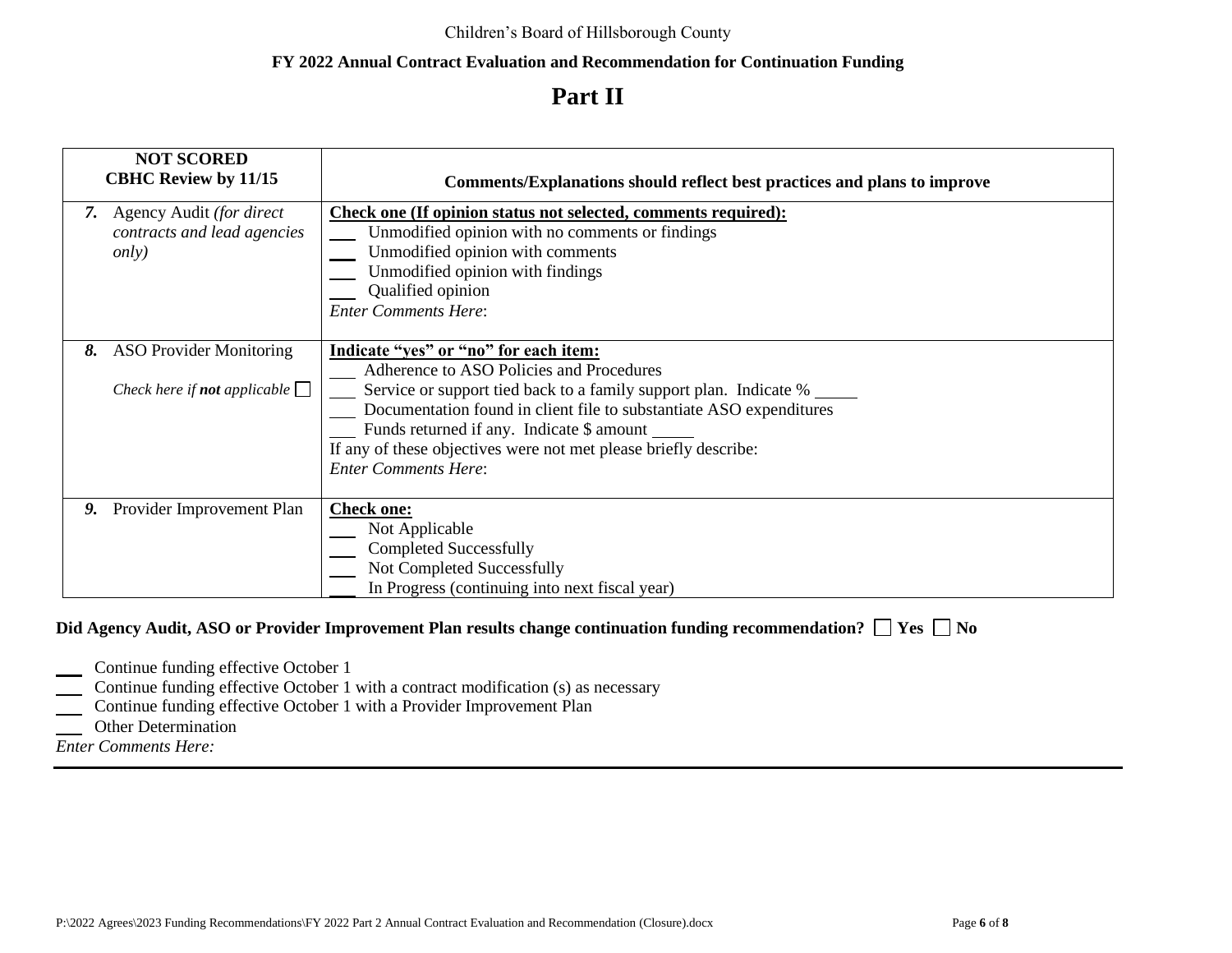### Children's Board of Hillsborough County

### **FY 2022 Annual Contract Evaluation and Recommendation for Continuation Funding**

# **Part II Projected Funding Allocation**

| FY 2021 Contract Amount: \$                                                                                                                                 | ASO Allocation: \$               |                                |  |  |  |  |  |  |  |
|-------------------------------------------------------------------------------------------------------------------------------------------------------------|----------------------------------|--------------------------------|--|--|--|--|--|--|--|
| FY 2022 Continuation Contract Amount: \$                                                                                                                    | ASO Allocation: \$               |                                |  |  |  |  |  |  |  |
| <b>Explain any amount difference</b> including impact to program or if contract is ending (i.e. changes to service levels, outcomes and/or ASO allocations) |                                  |                                |  |  |  |  |  |  |  |
| <b>Enter Comments Here:</b>                                                                                                                                 |                                  |                                |  |  |  |  |  |  |  |
| <b>Type of Contract:</b> $\Box$ Investment (more than \$600,000)                                                                                            | Uniting $(\$75,000 - \$599,999)$ | Leading $(\$5,000 - \$74,999)$ |  |  |  |  |  |  |  |
|                                                                                                                                                             |                                  |                                |  |  |  |  |  |  |  |
|                                                                                                                                                             |                                  |                                |  |  |  |  |  |  |  |
| Director of Programs Signature and Date: ____________                                                                                                       |                                  |                                |  |  |  |  |  |  |  |